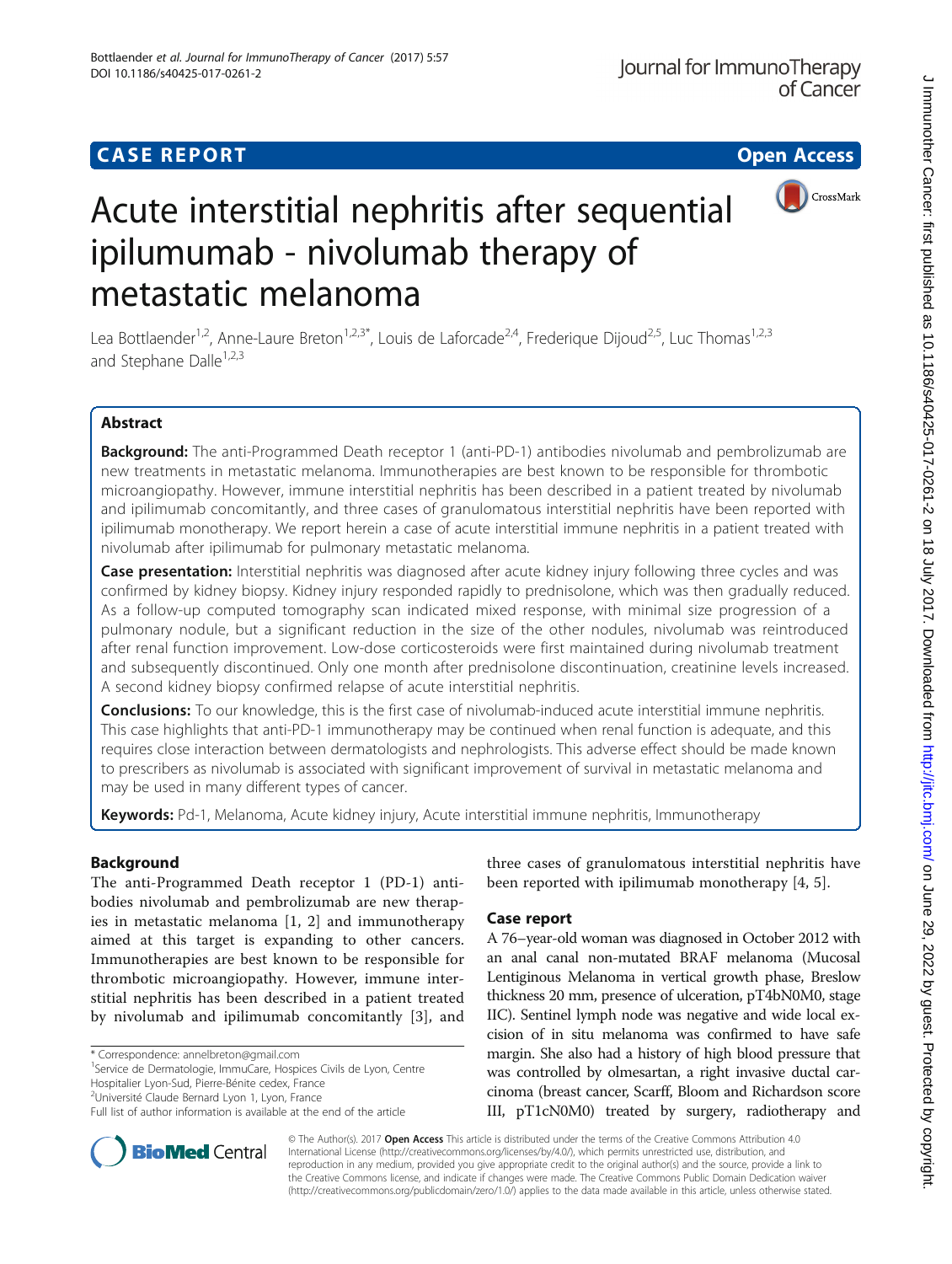anastrozole in June 2013, asthma, and asymptomatic distal pulmonary embolism. Multiple metastatic pulmonary nodules were discovered in January 2015. Melanoma relapse was proven by histological examination of a lung nodule biopsy. From January 19, 2015 to March 23, 2015 she received 4 intravenous cycles of ipilimumab (3 mg/kg) for first-line treatment. She presented only grade 1 diarrhea; no additional immune adverse event was observed. Ipilimumab response was evaluated at 16 weeks and disease progression was found (according to RECIST criteria). Second-line treatment with nivolumab (3 mg/kg) was initiated on May 18, 2015 (8 weeks after ipilimumab discontinuation).

She presented acute kidney injury after three cycles of nivolumab: creatinine was 69 μmol/L before nivolumab initiation, 75 μmol/L before the second cycle, 94 μmol/L before the third cycle, and 142 μmol/L before the fourth cycle. Immunotherapy was discontinued and a non-contrast computed tomography (CT) scan confirmed the absence of any obstacle in the urinary tract. She did not receive any other drug that could explain the increased creatinine level. Stage 2 acute kidney injury was estimated according to KDIGO criteria. Urinalysis found subnormal microscopic glomerular hematuria (18/mm<sup>3</sup>), and leukocyturia (34/mm<sup>3</sup>) mainly composed of neutrophils; protein excretion, infection, eosinophils, lymphocytes, and crystal deposits were not found. Moreover, serum protein electrophoresis was normal. The patient was not taking nephrotoxic drugs and was otherwise asymptomatic. Despite an adequate fluid intake over 3 days, renal failure persisted and therefore renal biopsy was performed.

Morphological examination of the kidney (Fig. 1) found interstitial edema with dense and nodular inflammatory infiltrates with tubulitis and patchy tubular



Fig. 1 Kidney pathology specimen, HES ×1000 (hematoxylin, eosin, saffron). Interstitial infiltrate with plasma cells associated with patchy tubular necrosis

necrosis. The inflammatory cells were predominantly mononuclear, with focally numerous plasma cells and some eosinophils without any granular or giant cell. Neither glomerular nor vascular lesion was found. No deposit was observed by indirect immunofluorescence. Nivolumab-induced acute immune interstitial nephritis was diagnosed.

This renal injury was then treated by oral prednisolone at a daily dose of 0.5 mg/kg (40 mg). Renal function rapidly improved although creatinine remained higher than before initiation of nivolumab (Fig. [2\)](#page-2-0) and glomerular filtration rate was estimated to be  $42 \text{ mL/min}/1.73 \text{m}^2$ (Chronic Kidney Disease - Epidemiology Collaboration method) at the end of August. The dose of corticosteroids was gradually reduced to 10 mg daily by the end of August 2015 (Fig. [2](#page-2-0)).

A follow-up CT scan performed in August 2015 found a mixed response with minimal size progression of a pulmonary nodule, but a significant reduction in the size of the other nodules. The patient had partial response according to the RECIST criteria. The continuation of nivolumab at the same dose was decided during the multidisciplinary meeting. The fourth cycle was administrated at the end of August 2015 while the patient was still receiving 10 mg of prednisone daily. This infusion did not cause kidney failure relapse. Creatinine was 84 μmol/L at the end of September 2015. Prednisone was then reduced to 5 mg daily and discontinued on December 6, 2015. At this time, pulmonary nodules were stable or in regression, while secondary brain lesions appeared and were managed by stereotaxic radiation therapy.

After discontinuation of corticosteroids, creatinine increased gradually during January 2016 and was 158 μmol/L on February 3, 2016 (two days after the 15th cycle). The patient was hospitalized for acute kidney injury. Urinalysis and blood test findings were similar to those during the first episode of acute kidney injury. Rehydration was not effective and a second renal biopsy was performed to document relapse. This confirmed relapse of immune interstitial nephritis as evidenced by a dense inflammatory interstitial infiltrate with many plasma cell, eosinophils, and a multinucleated giant cell. There were severe tubular lesions. Immunofluorescence and BK virus (in situ hybridization) were negative. There was no evidence for another cause of acute kidney injury. Prednisolone was then initiated at 1 mg/kg daily, and acute interstitial nephritis improved rapidly. Nivolumab was discontinued.

## Discussion and conclusion

Nivolumab is a fully human IgG4 monoclonal antibody raised against PD-1. This cell surface receptor negatively controls T cell proliferation and functions, and is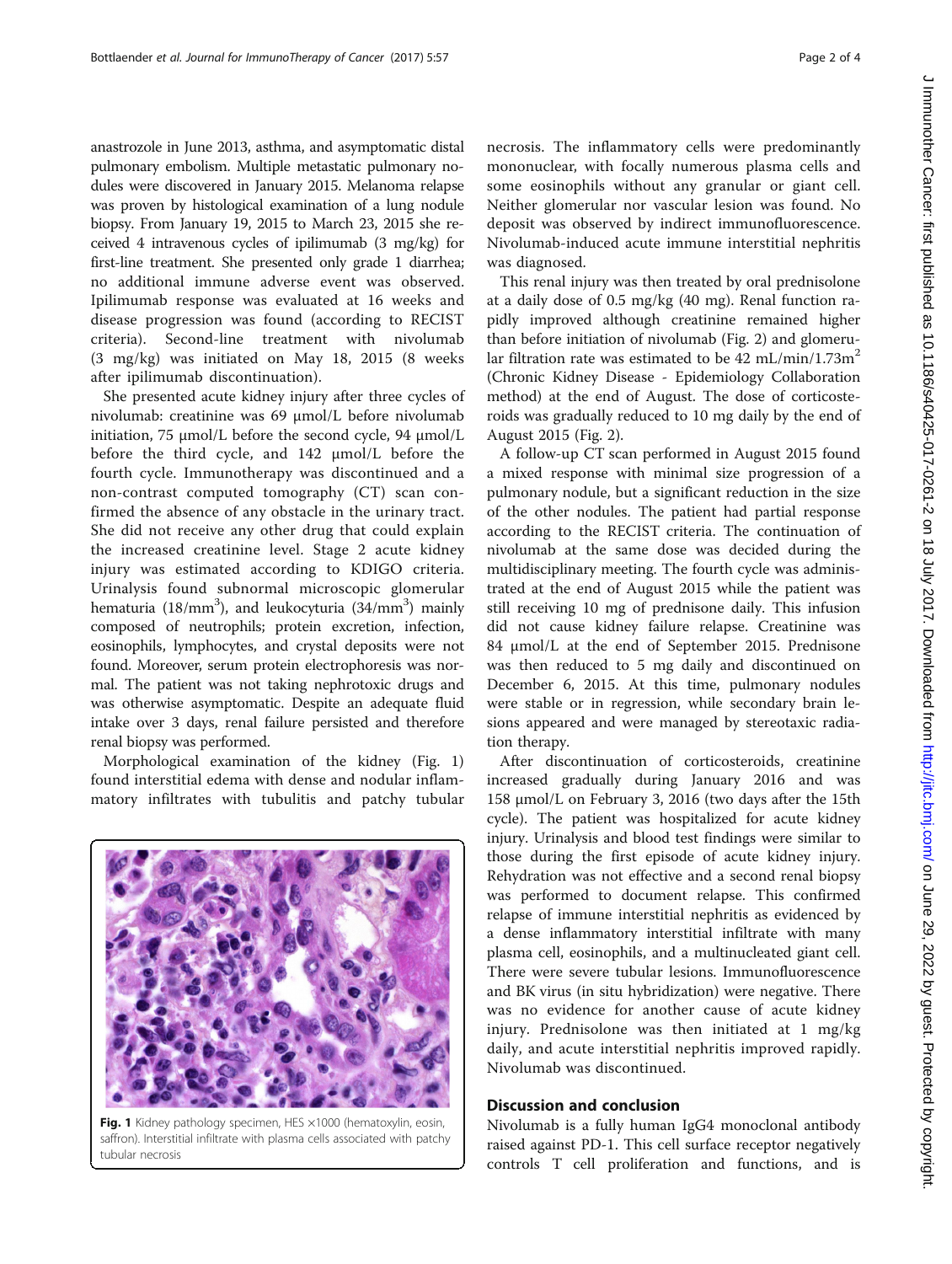<span id="page-2-0"></span>

Fig. 2: Renal function and corticosteroids. Acute kidney injury appeared after the third cycle of nivolumab. As rehydration was not sufficient, corticosteroids at 0.5 mg/kg/day were initiated. The evolution was marked by functional acute renal injury. At the end of July 2015 creatinine reached 200 μmol/L, olmesartan was discontinued, and with rehydration renal function returned to baseline. Creatinine levels improved and corticosteroids were progressively reduced and then discontinued. Nivolumab was restarted without initial kidney relapse. A new acute renal injury occurred less than two months after discontinuation of corticosteroids

observed on activated T lymphocytes and T cells with chronic stimulation [\[6](#page-3-0)]. Studies have, however, found that PD-1-deficient mice develop lupus-like glomerulonephritis, with IgG3 and C3 deposits in glomeruli upon histological examination [\[6](#page-3-0)].

Drug-induced acute interstitial nephritis has been more often described with non-steroidal anti-inflammatory drugs, beta-lactams, rifampin, allopurinol, etc., and represents an immune reaction with an underlying cellular or humoral mechanism [\[7](#page-3-0), [8\]](#page-3-0). On the one hand, immune interstitial nephritis could be explained by specific antibodies against drugs which may also recognize the tubular membrane filter or complement deposited in the kidney interstitial space [\[9](#page-3-0)]. On the other hand, by stimulating T lymphocytes, nivolumab could induce acute interstitial nephritis. Blocking PD-1 may provoke cytotoxic T cell effects in the periphery, not only against tumor cells but also against normal tissues. It is of note for the present case that there is upregulation of Programmed deathligand 1 in renal tissue which will bind to PD-1 expressed by T cells and signal to prevent proliferation and tissue damage. Therefore, when PD-1 signaling is interrupted by anti PD-1 (for instance nivolumab), T cells will proliferate and cause kidney injury [[10](#page-3-0), [11\]](#page-3-0).

Immunotherapies are best known to be responsible for thrombotic microangiopathy, and this adverse effect is mostly described with anti-vascular endothelial growth factor agents, for instance bevacizumab, aflibercept, etc. [[12, 13](#page-3-0)]. Immune interstitial nephritis has, however, been described in patients treated by nivolumab  $(0.3 \text{ mg/kg} \text{ or } 1 \text{ mg/kg})$  and ipilimumab  $(3 \text{ mg/kg})$ concomitantly [[3, 10\]](#page-3-0). Authors have suggested that cytotoxic lymphocyte antigen-4 (CTLA-4) modulated the interaction between antigen-presenting cells and T cells in secondary lymphoid organs [[10\]](#page-3-0). Treatment with anti-PD-1 (nivolumab) and anti-CTLA4 (ipilimumab) could potentiate antigen recognition and T cell proliferation at lymph nodes, that may provoke cytotoxic T cell effects in tissues and be responsible for immune acute nephritis [\[10](#page-3-0)]. Furthermore, three cases of granulomatous interstitial nephritis have been reported with ipilimumab monotherapy [\[4](#page-3-0), [5\]](#page-3-0). To our knowledge, no case of immune interstitial nephritis has been reported with nivolumab monotherapy in metastatic melanoma. With regards to the case presented here, it is important to consider that she received ipilimumab just before nivolumab which was initiated 8 weeks after the last ipilimumab infusion. Due to the ipilimumab elimination half-life, which is 15.4 days, we cannot formerly exclude an overlap between ipilimumab and nivolumab that may have increased the risk of acute interstitial nephritis.

Removal of the offending agent is usually the mainstay treatment of immune interstitial nephritis [\[9\]](#page-3-0), otherwise this acute interstitial nephritis can lead to a chronic interstitial nephritis. In the present case, mixed tumor response observed on the follow-up CT scan encouraged us to continue treatment with nivolumab when renal function recovered. However, nephropathy relapse occurred. The medical decision was then to permanently discontinue the anti-PD1 therapy. We could also consider that nivolumab benefits would have been persistent without re-introduction of the drug and suggest a wait-and-see management. The management of such a situation is still controversial.